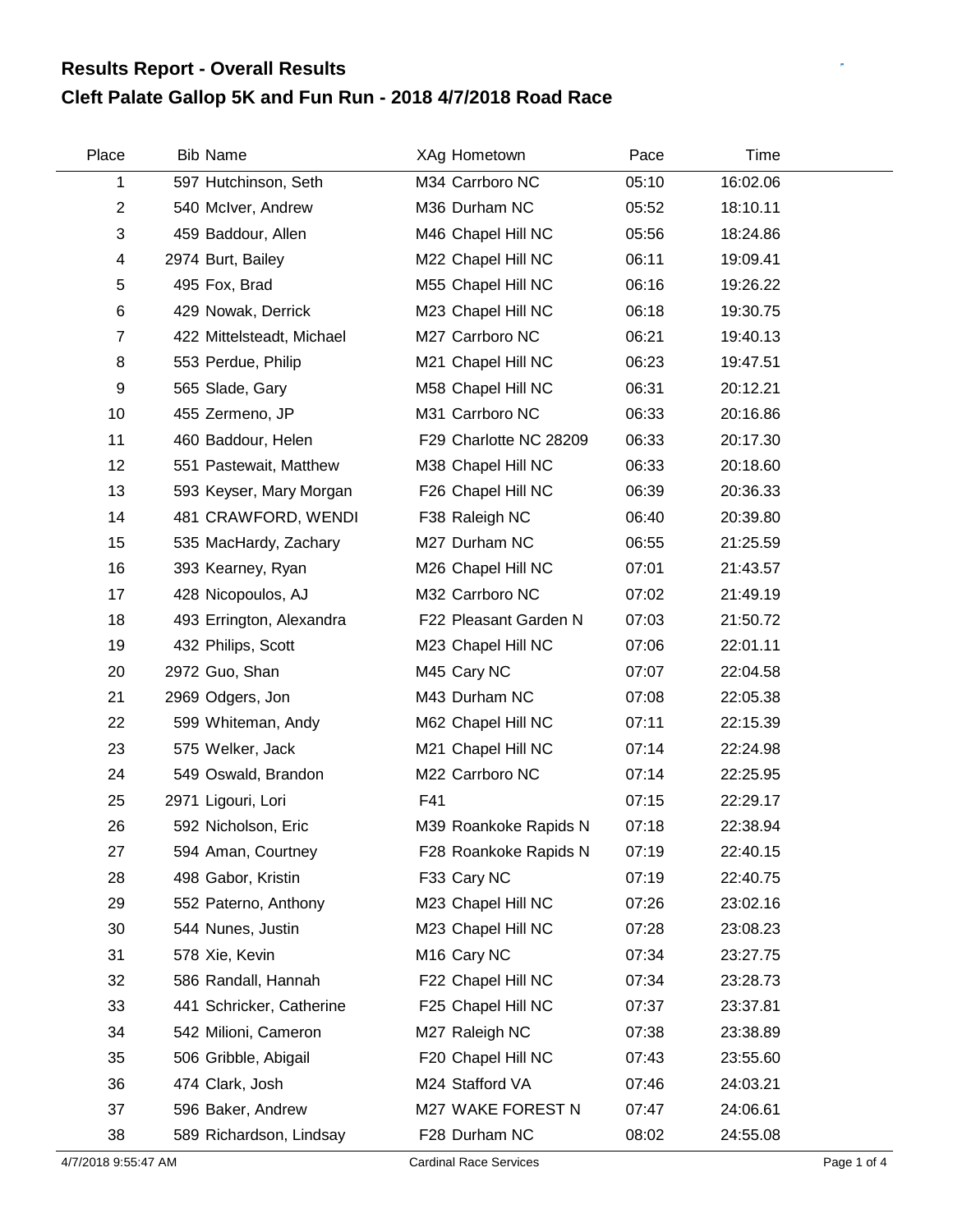| Place | <b>Bib Name</b>          | XAg Hometown         | Pace  | Time     |  |
|-------|--------------------------|----------------------|-------|----------|--|
| 39    | 355 Ball, William        | m20 Chapel Hill NC   | 08:04 | 24:59.04 |  |
| 40    | 557 Phan, Tin            | M21 Charlotte NC     | 08:05 | 25:04.23 |  |
| 41    | 382 Hales, Duncan        | m20 Chapel Hill NC   | 08:11 | 25:21.05 |  |
| 42    | 440 Sapyta, Will         | m20 Chapel Hill NC   | 08:11 | 25:21.24 |  |
| 43    | 561 Rafferty, Chris      | M41 Raleigh NC       | 08:11 | 25:22.41 |  |
| 44    | 595 Pearce, David        | M25 WAKE FOREST N    | 08:11 | 25:22.72 |  |
| 45    | 507 Griffith, Bradford   | M25 Morrisville NC   | 08:12 | 25:25.49 |  |
| 46    | 554 Phan, Lac            | M19 Charlotte NC     | 08:15 | 25:34.65 |  |
| 47    | 574 Von Bargen, C.J.     | M25 Chapel Hill NC   | 08:18 | 25:44.68 |  |
| 48    | 401 Laxer, Jake          | M23 Chapel Hill NC   | 08:21 | 25:52.96 |  |
| 49    | 362 Carpenter, Charlie   | m20 Chapel Hill NC   | 08:24 | 26:02.41 |  |
| 50    | 480 Crawford, Mick       | M43 Raleigh NC       | 08:26 | 26:08.48 |  |
| 51    | 479 Covey, Madison       | F21 Garner NC        | 08:27 | 26:10.54 |  |
| 52    | 588 Silverstein, Anna    | F23 Chapel Hill NC   | 08:27 | 26:12.23 |  |
| 53    | 364 Catlin, Kaylie       | F22 Chapel Hill NC   | 08:28 | 26:15.92 |  |
| 54    | 406 Locklear, Darryl     | M33 Chapel Hill NC   | 08:29 | 26:18.73 |  |
| 55    | 600 Tarter, Isaac        | M8 Chapel Hill NC    | 08:31 | 26:22.58 |  |
| 56    | 2963 Tarter, Aaron       | M41 Chapel Hill NC   | 08:31 | 26:23.86 |  |
| 57    | 571 Sturdevant, Adam     | M25 Chapel Hill NC   | 08:33 | 26:29.50 |  |
| 58    | 510 Hatfield, Megan      | F26 Durham NC        | 08:36 | 26:38.42 |  |
| 59    | 458 Anderson, Eve        | F46 asheboro NC      | 08:38 | 26:47.13 |  |
| 60    | 496 Francis, Bryan       | F21 Chapel Hill NC   | 08:39 | 26:47.94 |  |
| 61    | 454 Wood, Andrew         | M25 Chapel Hill NC   | 08:40 | 26:51.30 |  |
| 62    | 484 Daly, Victor         | M28 Chapel Hill NC   | 08:40 | 26:52.98 |  |
| 63    | 548 Opland, Carli        | F25 Chapel Hill NC   | 08:45 | 27:06.43 |  |
| 64    | 416 McIlwain, Anna       | F24 Chapel Hill NC   | 08:45 | 27:07.25 |  |
| 65    | 424 Morales, Areli       | F24 Durham NC        | 08:45 | 27:08.04 |  |
| 66    | 379 Guerrero, Carolina   | F22 Raleigh NC       | 08:49 | 27:18.36 |  |
| 67    | 516 Hickman, Jennifer    | F46 winston-salem NC | 08:49 | 27:18.46 |  |
| 68    | 391 Jones, Lane          | m20 Chapel Hill NC   | 08:49 | 27:19.22 |  |
| 69    | 587 Richardson, Nicholas | M31 Chapel Hill NC   | 08:49 | 27:21.20 |  |
| 70    | 509 Hall, Tessa          | F31 Winston Salem NC | 08:51 | 27:24.66 |  |
| 71    | 577 Wrede, Doug          | M40 winston-salem NC | 08:51 | 27:24.90 |  |
| 72    | 494 Farley, Henry        | M26 Winston Salem NC | 08:51 | 27:27.14 |  |
| 73    | 431 Perry, Jackson       | m20 Chapel Hill NC   | 08:52 | 27:29.36 |  |
| 74    | 580 Baker, Ejay          | F24 Carrboro NC      | 08:53 | 27:32.86 |  |
| 75    | 421 Miller, Aidan        | m20 Chapel Hill NC   | 08:54 | 27:34.75 |  |
| 76    | 514 Hendricks, David     | M48 Chapel Hill NC   | 08:58 | 27:47.11 |  |
| 77    | 550 Parashkevova, Nadia  | F20 Raleigh NC       | 08:59 | 27:51.73 |  |
| 78    | 505 Green, Bri           | F24 Chapel Hill NC   | 09:01 | 27:56.77 |  |
| 79    | 445 Snyder, Teddy        | m20 Chapel Hill NC   | 09:01 | 27:57.40 |  |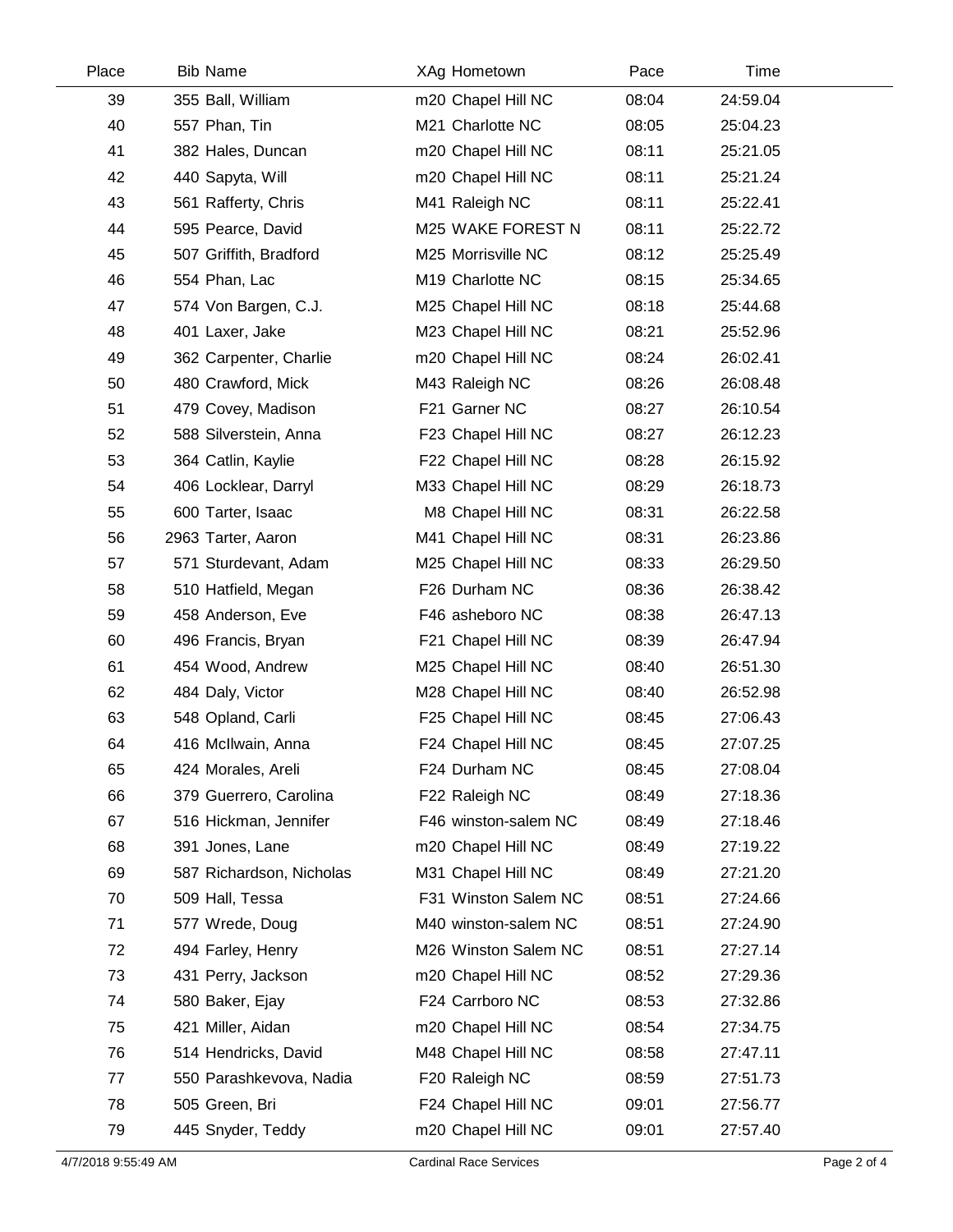| Place | <b>Bib Name</b>            | XAg Hometown         | Pace  | Time     |  |
|-------|----------------------------|----------------------|-------|----------|--|
| 80    | 538 Marginean, Valentina   | F24 Chapel Hill NC   | 09:01 | 27:58.21 |  |
| 81    | 392 Jordan, Andrew         | m20 Chapel Hill NC   | 09:07 | 28:17.07 |  |
| 82    | 524 Hoxie, Michael         | M22 Garner NC        | 09:10 | 28:23.87 |  |
| 83    | 470 Brewer, Erin           | F22 Chapel Hill NC   | 09:19 | 28:53.04 |  |
| 84    | 566 Smith, Kari            | F25 Chapel Hill NC   | 09:23 | 29:04.71 |  |
| 85    | 387 Huang, Lily            | F23 Chapel Hill NC   | 09:28 | 29:19.77 |  |
| 86    | 456 Zhao, Tingrui          | M24                  | 09:28 | 29:20.02 |  |
| 87    | 541 McNeill, Sean          | M27 Chapel Hill NC   | 09:30 | 29:27.35 |  |
| 88    | 2978 Trenkova, Irina       | F22 Chapel Hill NC   | 09:35 | 29:43.54 |  |
| 89    | 2977 Smith, Mary           | F21 Chapel Hill NC   | 09:35 | 29:43.65 |  |
| 90    | 598 Espy, Caitlin          | F31 Raleigh NC       | 09:40 | 29:59.16 |  |
| 91    | 543 Newborn, Carla         | F29 Raleigh NC       | 09:40 | 29:59.35 |  |
| 92    | 485 Davis, Bobby           | M25 Chapel Hill NC   | 09:44 | 30:11.06 |  |
| 93    | 486 Davis, Robert          | M54 Chapel Hill NC   | 09:44 | 30:11.16 |  |
| 94    | 573 Valenti, Emily         | F20 WAKE FOREST N    | 09:45 | 30:12.05 |  |
| 95    | 572 Valenti, Carolina      | F10 WAKE FOREST N    | 09:45 | 30:13.93 |  |
| 96    | 438 Robertson, Tyler       | m20 Chapel Hill NC   | 09:46 | 30:15.18 |  |
| 97    | 357 Braxton, Roxie         | F25 Chapel Hill NC   | 09:46 | 30:17.07 |  |
| 98    | 473 Cherney, Rachel        | F24 Carrboro NC      | 09:47 | 30:20.76 |  |
| 99    | 537 Mangini, Cassie        | F19 Charlotte NC     | 09:54 | 30:41.74 |  |
| 100   | 503 Goers, Madison         | F21 Chapel Hill NC   | 10:14 | 31:44.50 |  |
| 101   | 466 Bergman, Abby          | F21 Chapel Hill NC   | 10:15 | 31:46.13 |  |
| 102   | 534 Lough, Kendall         | M26 DURHAM NC        | 10:15 | 31:46.88 |  |
| 103   | 502 Glover, Alan           | M20 CARY NC          | 10:18 | 31:55.85 |  |
| 104   | 533 Loftus, Elizabeth      | F19 Apex NC          | 10:19 | 32:00.31 |  |
| 105   | 489 Dove, Hannah           | F20 greensboro NC    | 10:23 | 32:12.25 |  |
| 106   | 2976 Landry, Nicholas      | M20 Chapel Hill NC   | 10:24 | 32:12.99 |  |
| 107   | 562 Rose, Jeff             | M37 winston-salem NC | 10:26 | 32:20.18 |  |
| 108   | 560 Piccolo, Ryan          | M27 Willow Spring NC | 10:29 | 32:29.33 |  |
| 109   | 527 Khan, Akib             | M21 Chapel Hill NC   | 10:45 | 33:18.81 |  |
| 110   | 482 Dali, Safaa            | F23 Raleigh NC       | 10:45 | 33:19.13 |  |
| 111   | 2964 White, Evan           | M20 Mebane NC        | 10:45 | 33:20.40 |  |
| 112   | 492 Edwards, Patrick       | M21 Apex NC          | 10:46 | 33:22.40 |  |
| 113   | 528 Kirk, Rebecca          | F26 Durham NC        | 10:47 | 33:24.55 |  |
| 114   | 581 Burgess, Danielle      | F27 Chapel Hill NC   | 10:47 | 33:27.12 |  |
| 115   | 558 Phan, Tran             | F15 Charlotte NC     | 10:48 | 33:30.30 |  |
| 116   | 2975 Brazile, Briana       | F26 Chapel Hill NC   | 10:50 | 33:35.68 |  |
| 117   | 515 Hickman, Aidan         | F17 winston-salem NC | 10:52 | 33:39.90 |  |
| 118   | 522 Hollingsworth, Tabatha | F40 Hope Mills NC    | 11:20 | 35:08.82 |  |
| 119   | 555 Phan, Luan             | M12 Charlotte NC     | 11:25 | 35:24.38 |  |
| 120   | 556 Phan, The              | M52 Charlotte NC     | 11:26 | 35:25.35 |  |